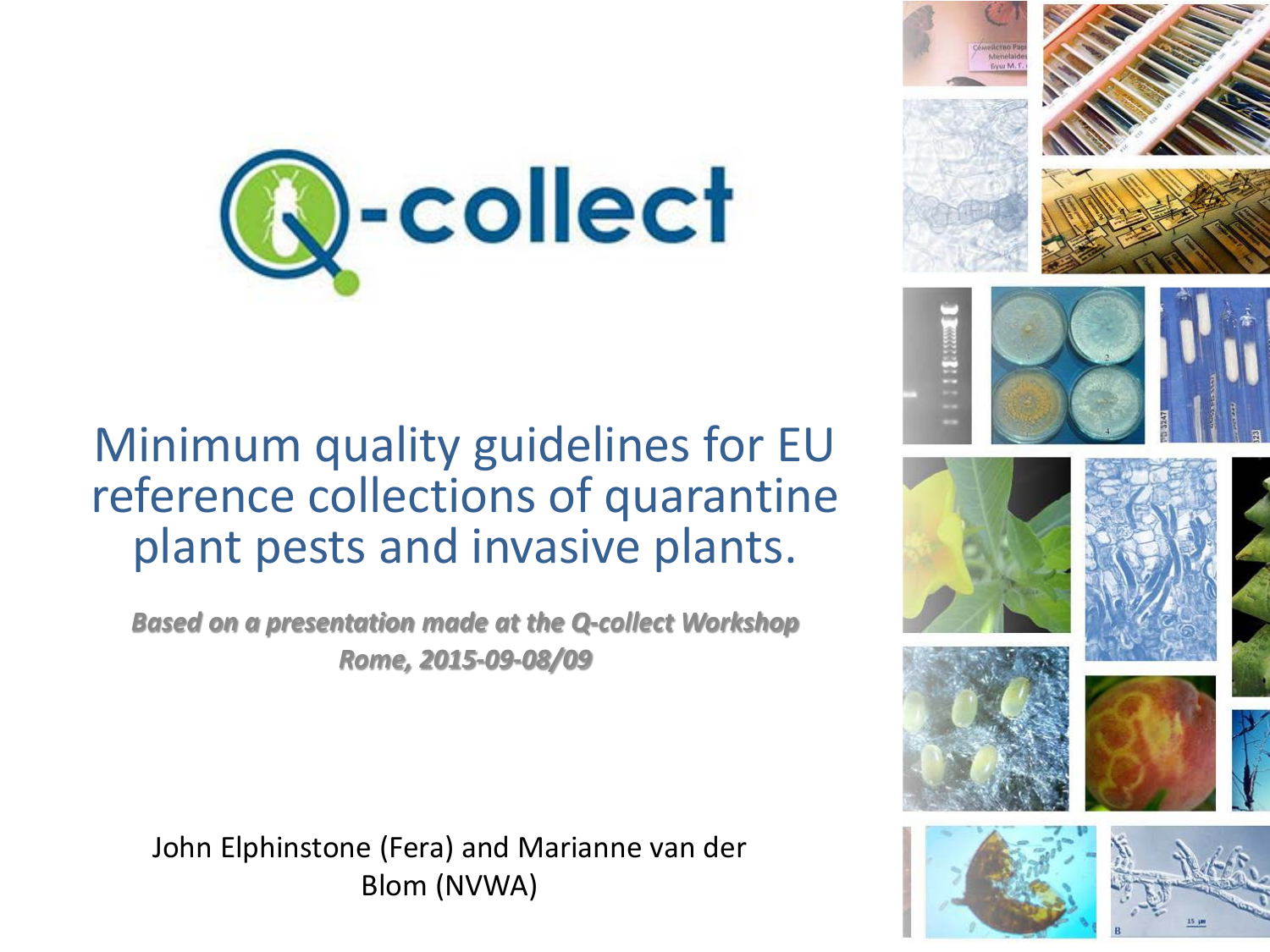### Why a Q-collect project?

- Collections EU dispersed, widespread and of very variable quality. (NPPO's, mandated diagnostic laboratories, Universities, Research Institutes, Natural History Musea, other),
- Own collections related to their specific work and scope,
- Connected to a single specialist,
- Need to improve the infrastructure supporting phytosanitary important collections,

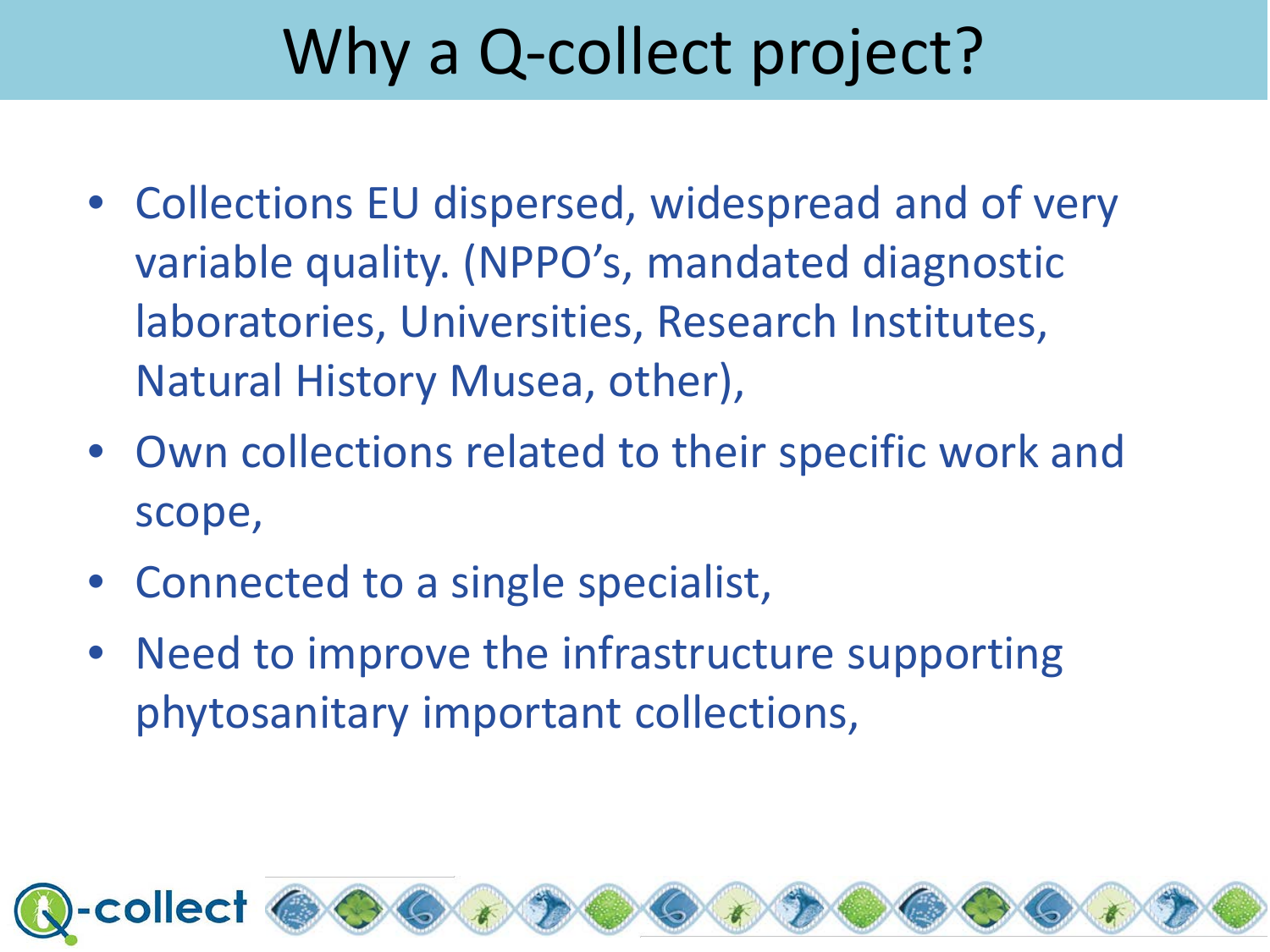# Aims

- Inventory of existing phytosanitary important collections within Europe and their content
- Development guidelines for quality standards
- Development guidelines to improve the accessibility of these collections
- Design and build a network of reference collections
- Development an info-portal on the web
- Dissemination of the results to stakeholders

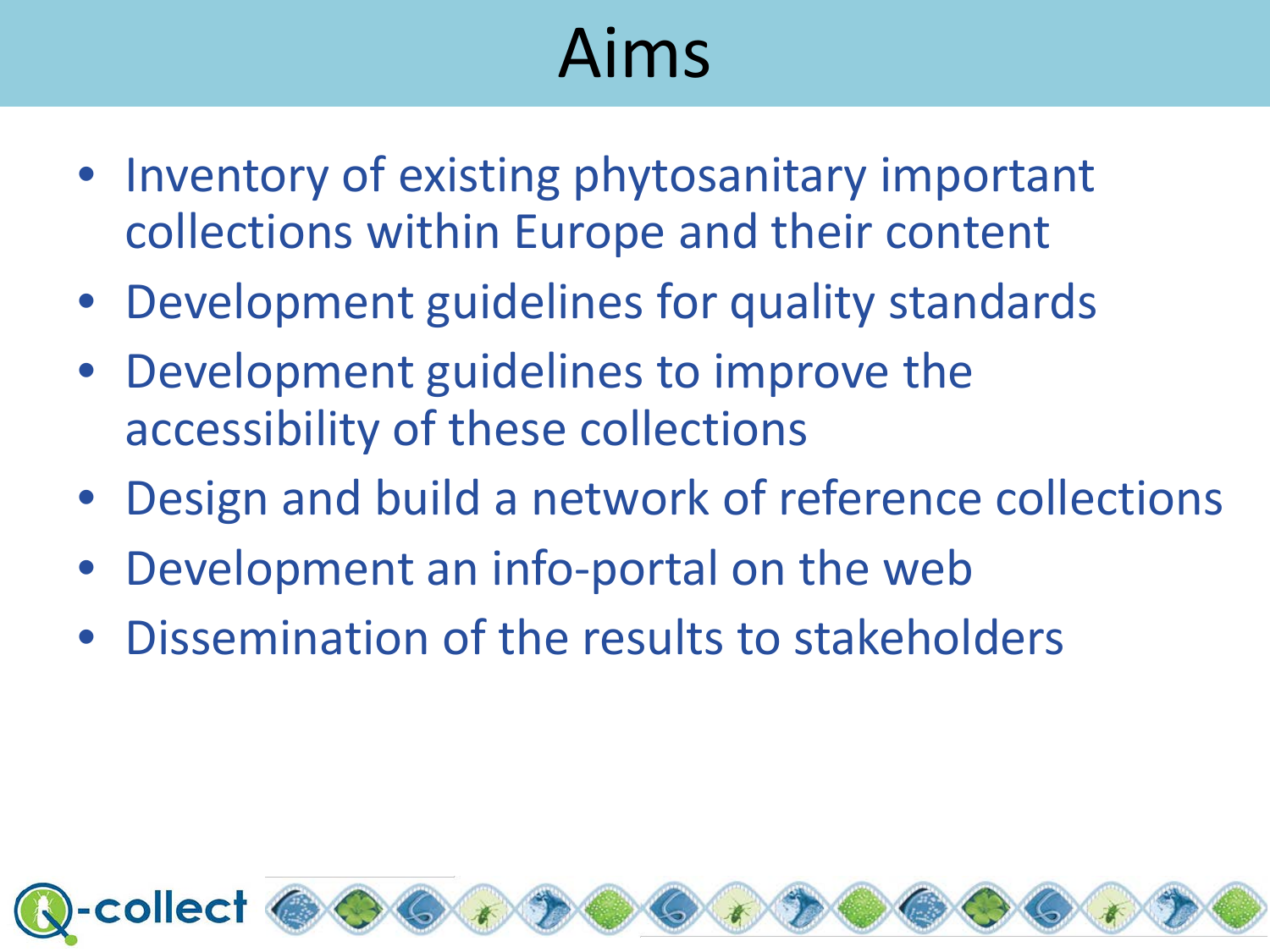#### **General information on the institutes / laboratories**



#### **collections and taxonomic groups**



#### **Findings**

All taxonomic groups are represented.

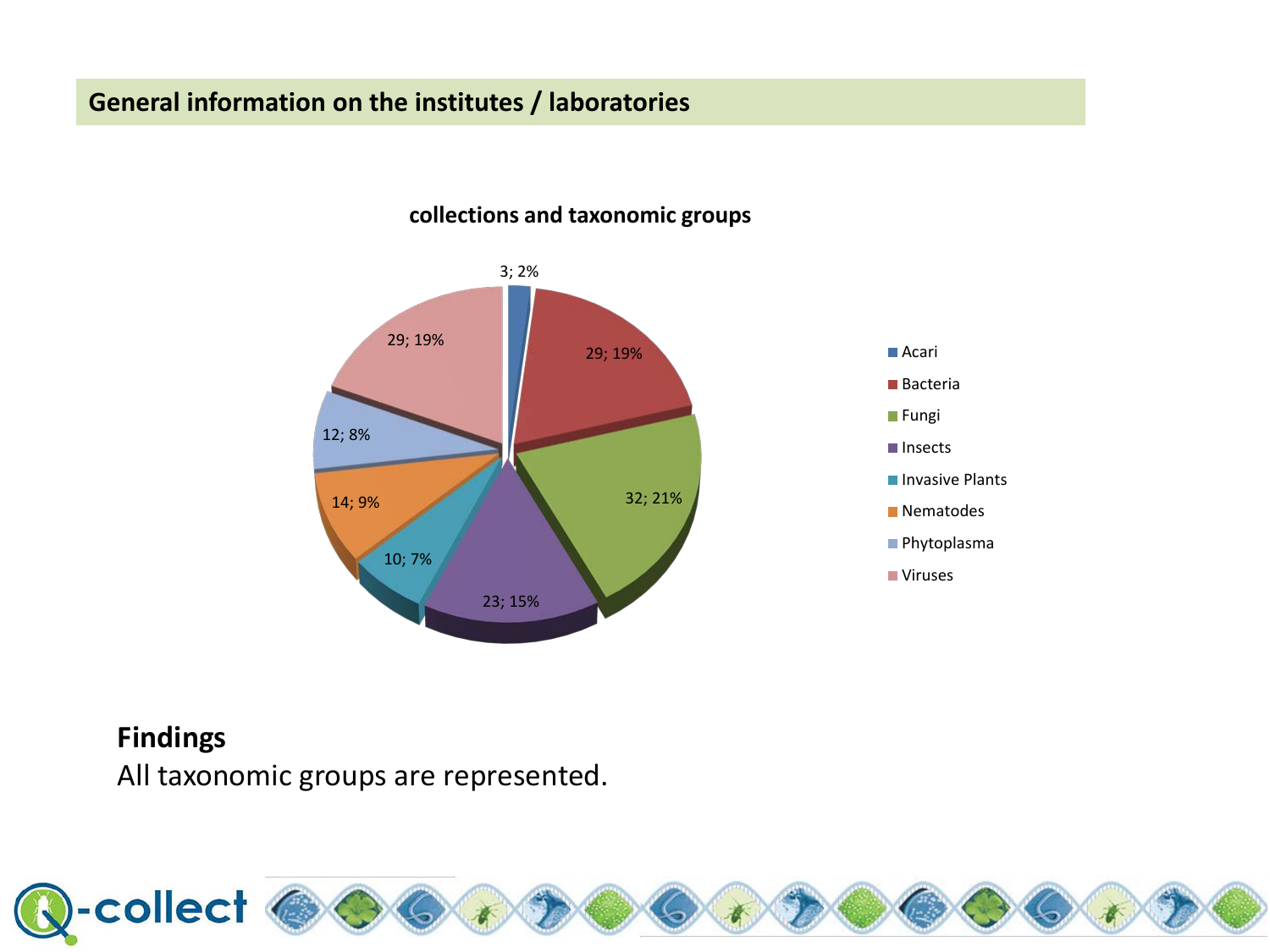### Inventory of collections for nematodes



2 1

Number and location of nematodes collections that took part in the survey

#### **Findings**

All relevant plant health collections of nematodes are included apart from one collection from Italy (Bologna)

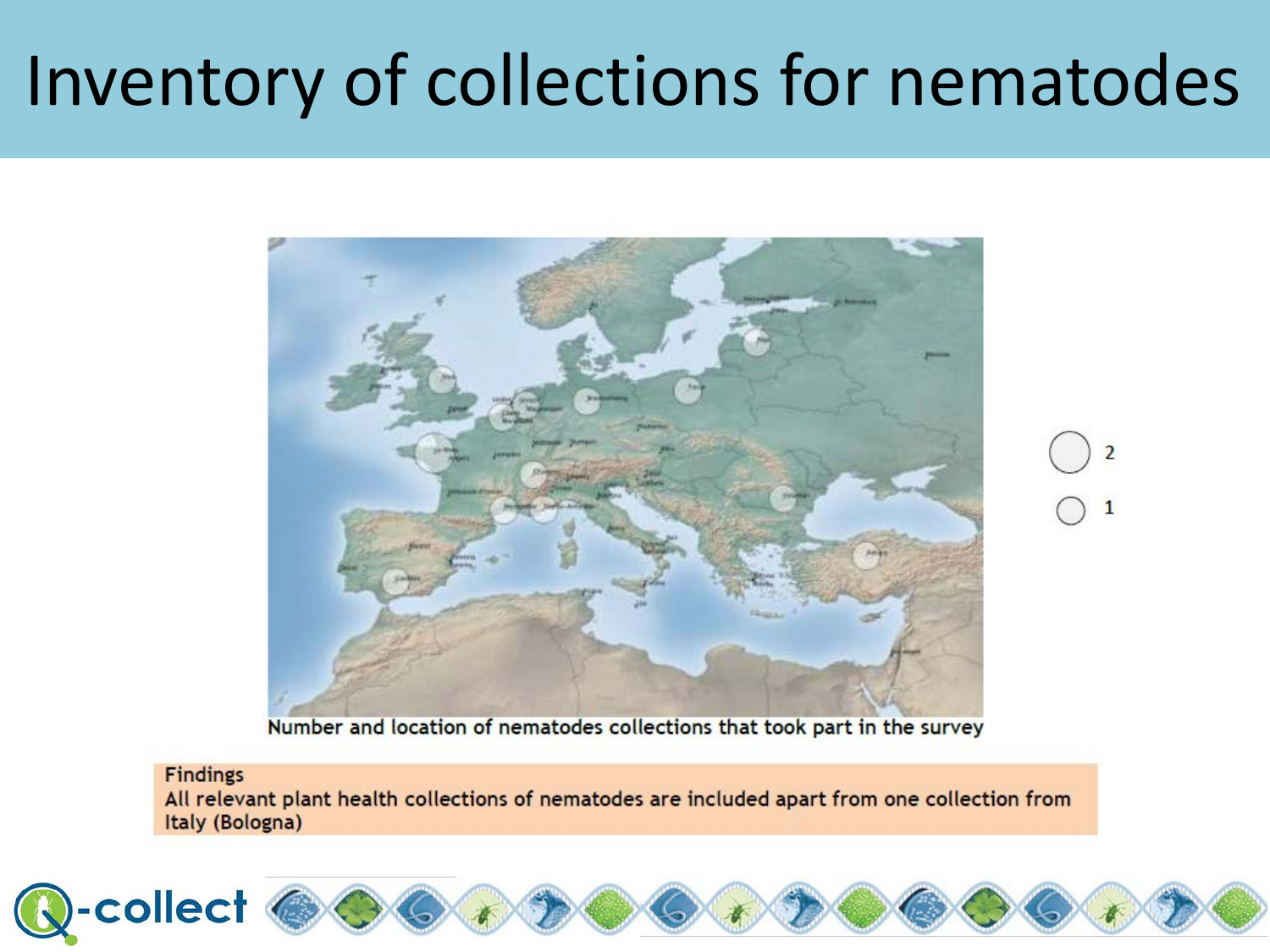### **Quality Standards Why do we need quality standards in reference collections?**

- To more effectively support R&D and diagnostics.
- To underpin accurate taxonomic classification and identification.
- To ensure consistent service irrespective of the source of reference materials or information.

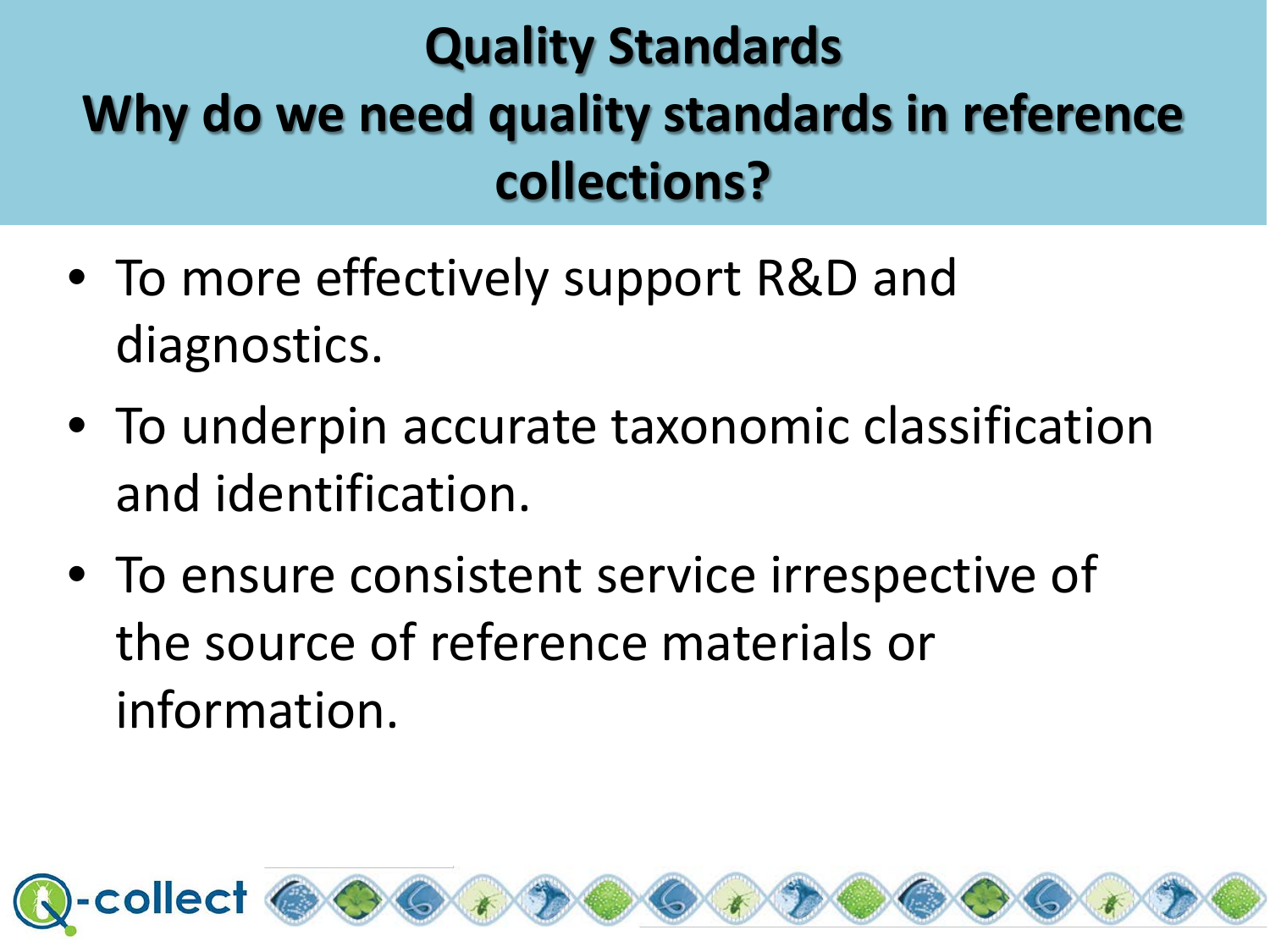## Scope

#### Minimum quality standards for reference collections of:

- EU or EPPO listed quarantine pests
- Other organisms that may interfere with their correct identification ("lookalikes")
	- Shared diagnostic features
	- Close taxonomic relatedness
	- Occur in a similar biological niche (e.g. particular commodity or shared habitat)

#### Reference collections

- Collections of individuals maintained for the purpose of study and authentication.
- Large undertakings maintained by institutions;
- Typically have multiple representatives of many species,
- Able to provide samples externally for comparisons and research.
- Important sources of information about variations of populations within species.
- Repositories of type strains or holotypes used as the official definition of a particular species.

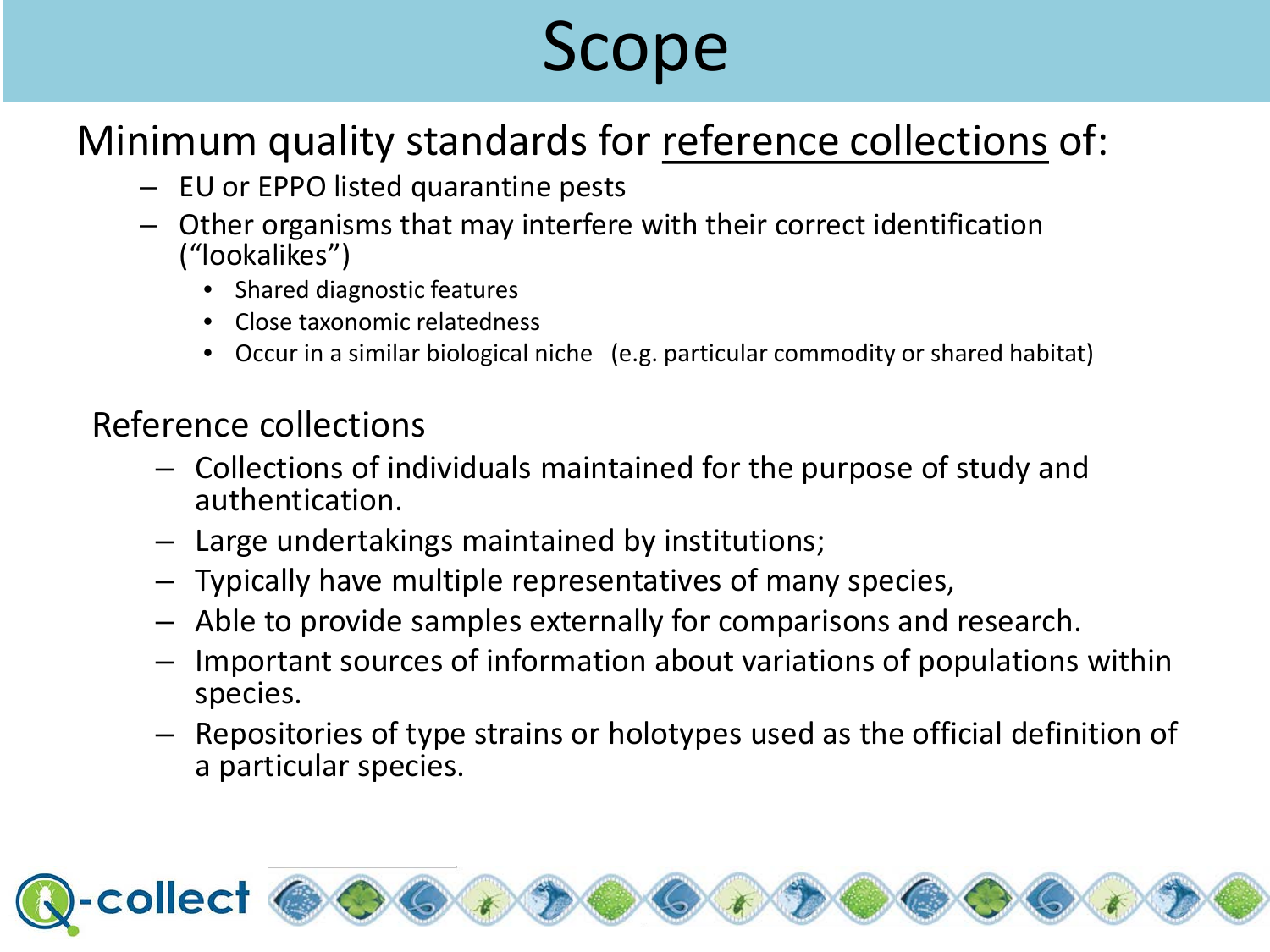- Specific quality requirements vary according to:
	- Type of organism or reference material
	- Whether maintained as live organisms, fixed specimens or other material.
- Minimum quality standards agreed through consultation amongst experts associated with reference collections of quarantine organisms
	- viruses, phytoplasmas, bacteria, fungi and oomycetes, **nematodes**, insects and invasive plants.
- Minimum quality standards for:
	- Information required on accession
	- Data storage and maintenance
	- Authentication
	- Identification methods
	- Storage and conservation
	- Production of reference materials
	- Access to reference materials



### **Different existing guidelines considered**

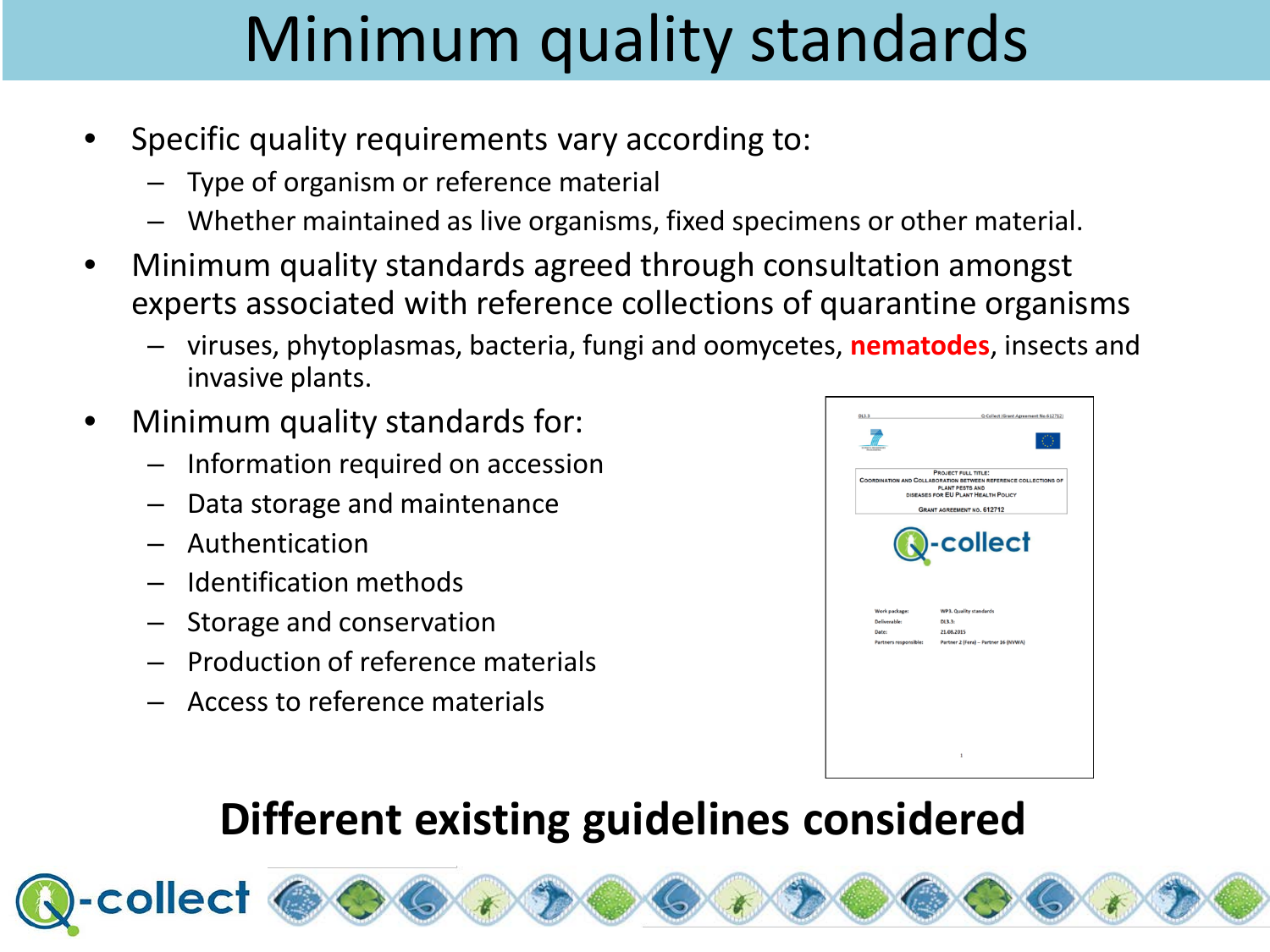## 1. Quality management systems

- Essential for reliable housing and function of a reference collection
- Many reference collections follow ISO 9000 standards and are certified to ISO 9001: 2008 after audit by an accredited external certification body.
- Other quality management systems already exist, e.g.
	- CABRI accreditation scheme for culture collections
	- BRAHMS management system for herbaria and seedbanks
- EPPO standard PM 7/84 describes general and technical quality management requirements for diagnostic laboratories.
- **Other ISO Standard exist**

collect

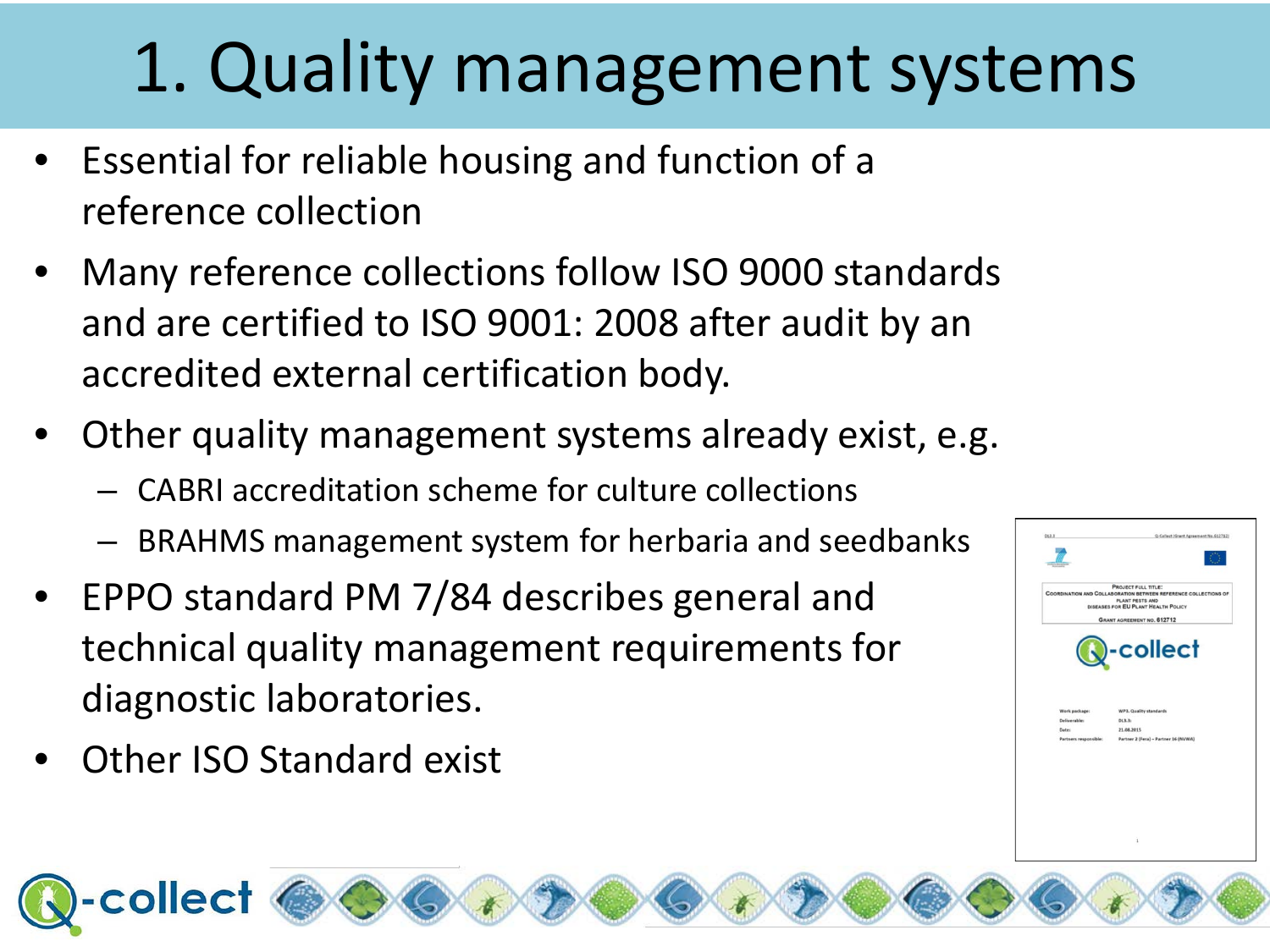### 2. Specific competencies, documentation & procedures

- Catalogue of specimens
- Key accession data for internal and external information
- SOPs + data on identification and authentication methods
- SOPs + data on preservation and storage methods
- Data storage and retrieval methods
- Customer communication procedures (order forms, MTA, website etc.)
- Procedures for specimen distribution/sharing

collect

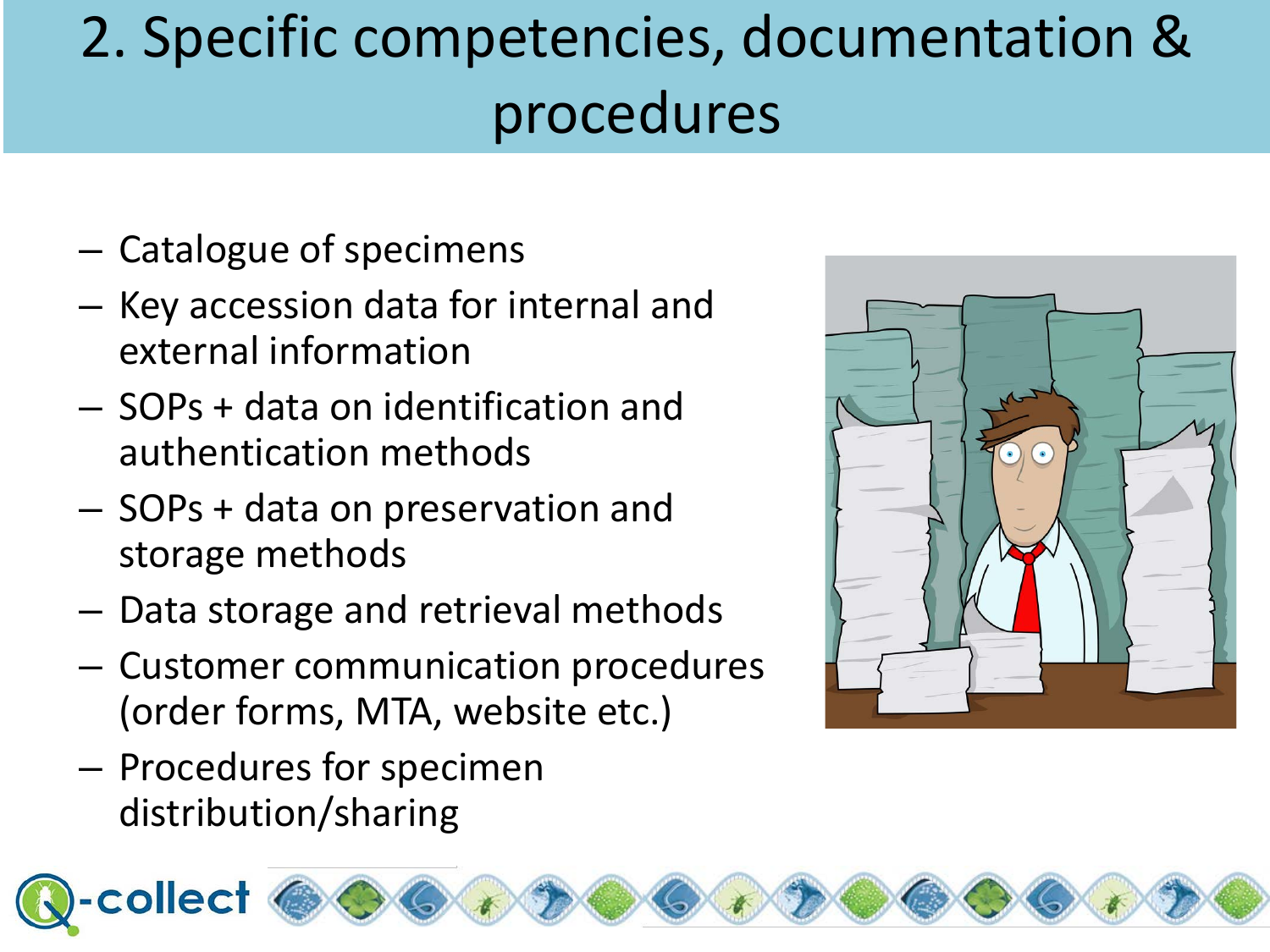### **a) Information required on accession**

A reliable catalogue/inventory of all holdings of biological reference material and associated metadata are required, including:

- A unique accession number
- The date of accession (essential for viable organisms but also recommended for fixed specimens)
- Full scientific name
- Geographic source (at least to country of origin)
- The date of original collection
- Name and contact details of the depositor
- Current quarantine status
- Nomenclatural status (e.g. type, neotype, holotype)

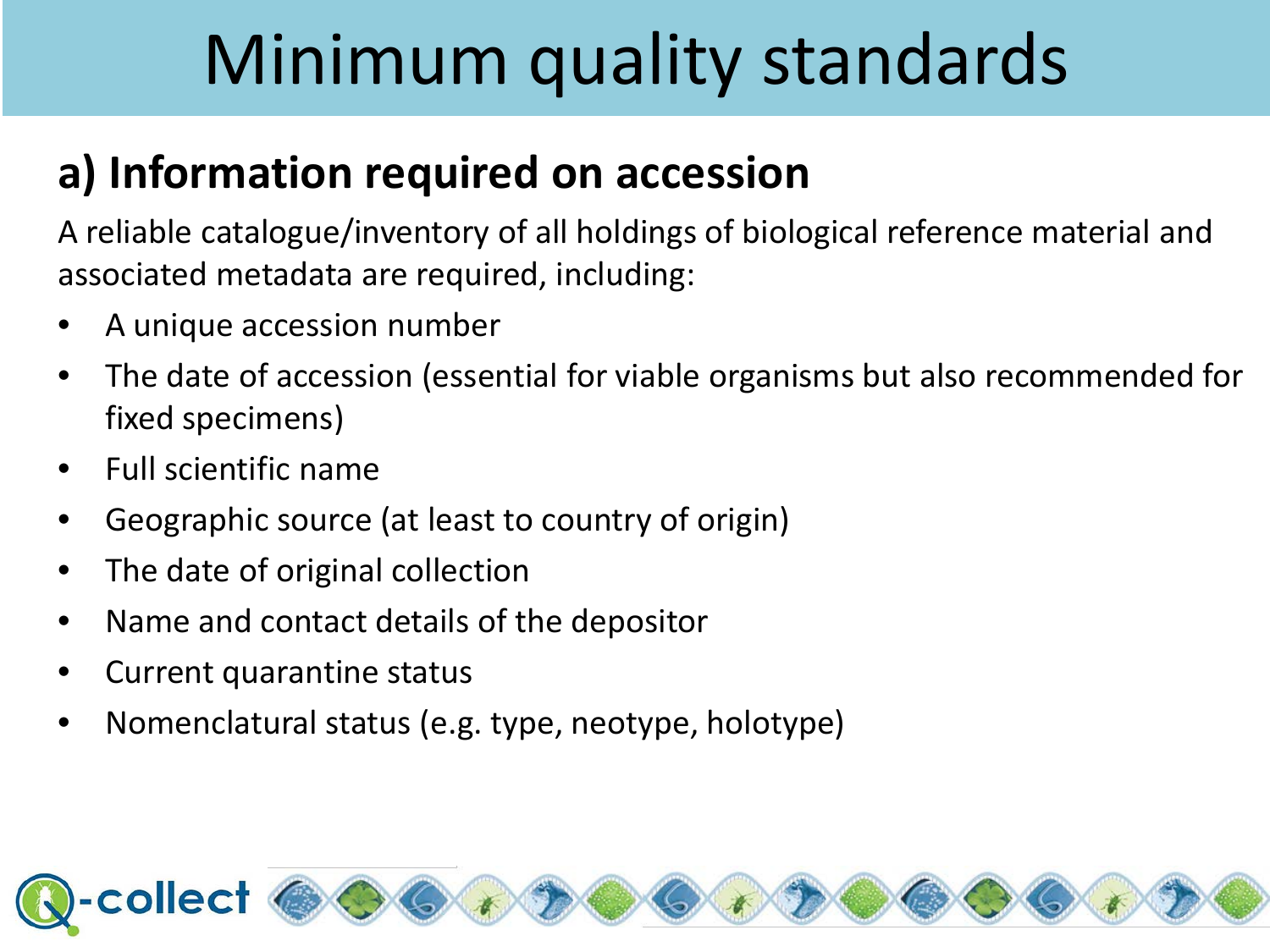### **b) Data storage and maintenance**

Ideally, the catalogue should be maintained in an electronic format and allow:

- Traceability of any changes made and persons responsible
- Sharing of publically accessible data fields with other collections/networks.

Also generally required:

- Procedures on database maintenance, data back-up and data-sharing.
- Staff training in data storage and maintenance
- Data handling and review restricted to competent staff
- Secure storage of contact details (donors, curators & customers)

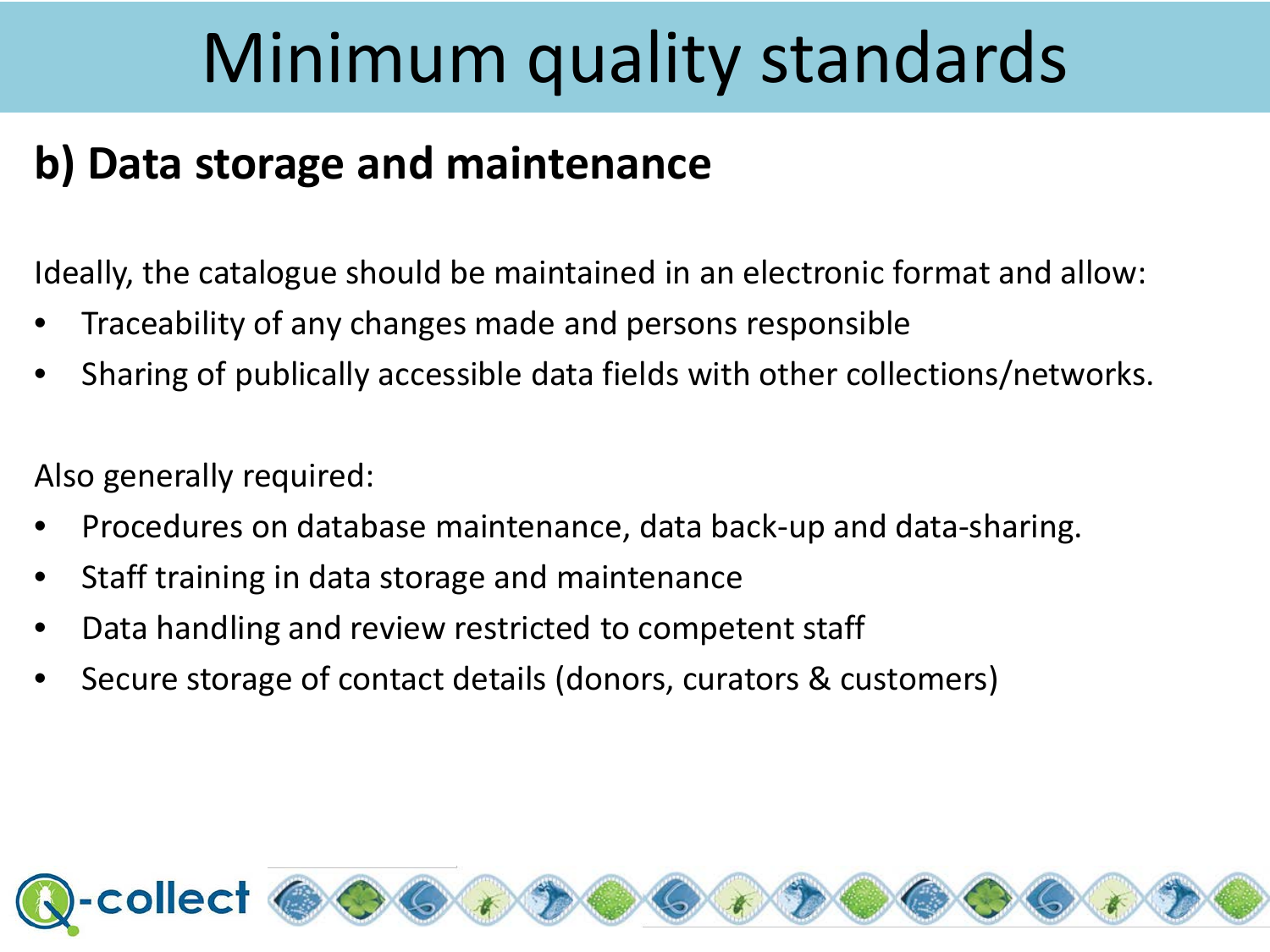### **c) Authentication**

A reference collection has an obligation to authenticate data on a particular specimen prior to its accession.

- Documented acquisition policy
- Archived standard procedures, where appropriate, for
	- labelling/barcoding new accessions
	- Identity and purity checks (including batch to batch variation, mixing, deterioration or contamination)
	- verification of viability and/or pathogenicity (usually only for bacterial or fungal pathogens)
- Records of movement of material/data in or out of the collection

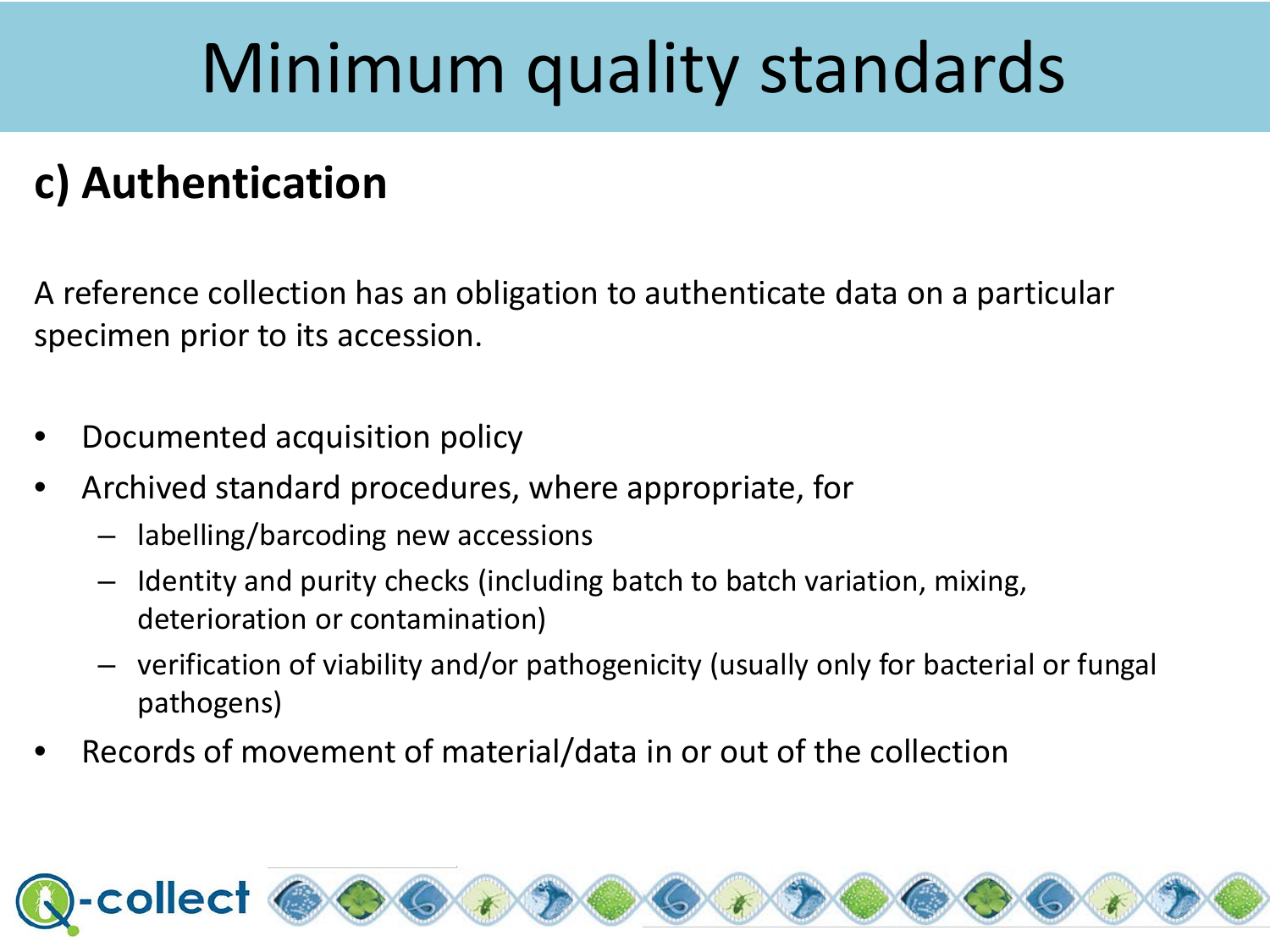### **d) Identification methods**

The number and type of identification methods used will depend on the types of organism held. It is generally recommended that:

- Recognised published procedures are followed
- Where available, nucleic acid-based identification methods (e.g. specific PCR tests, DNA sequencing or barcoding ) should be used for reference collections
- Specific ID methods should be archived as standard operating procedures, e.g.
	- inoculation of differential hosts or use of specific antisera for viruses
	- use of nutritional profiling, fatty-acid profiling, Maldi-TOF or DNA fingerprinting for bacteria
	- the use of iso-enzyme analysis for nematodes
	- sources and correct use of identification keys (for collections other than viruses)
	- classical morphological or morphometric methods (for all collections other than phytoplasmas)
- Staff should be fully trained and competent in their use
- Sources of approved taxa relevant to each type of organism should be available
- Lists of current quarantine status (Council Directive 2000/29/EC and EPPO listings) of each type of organism should be available

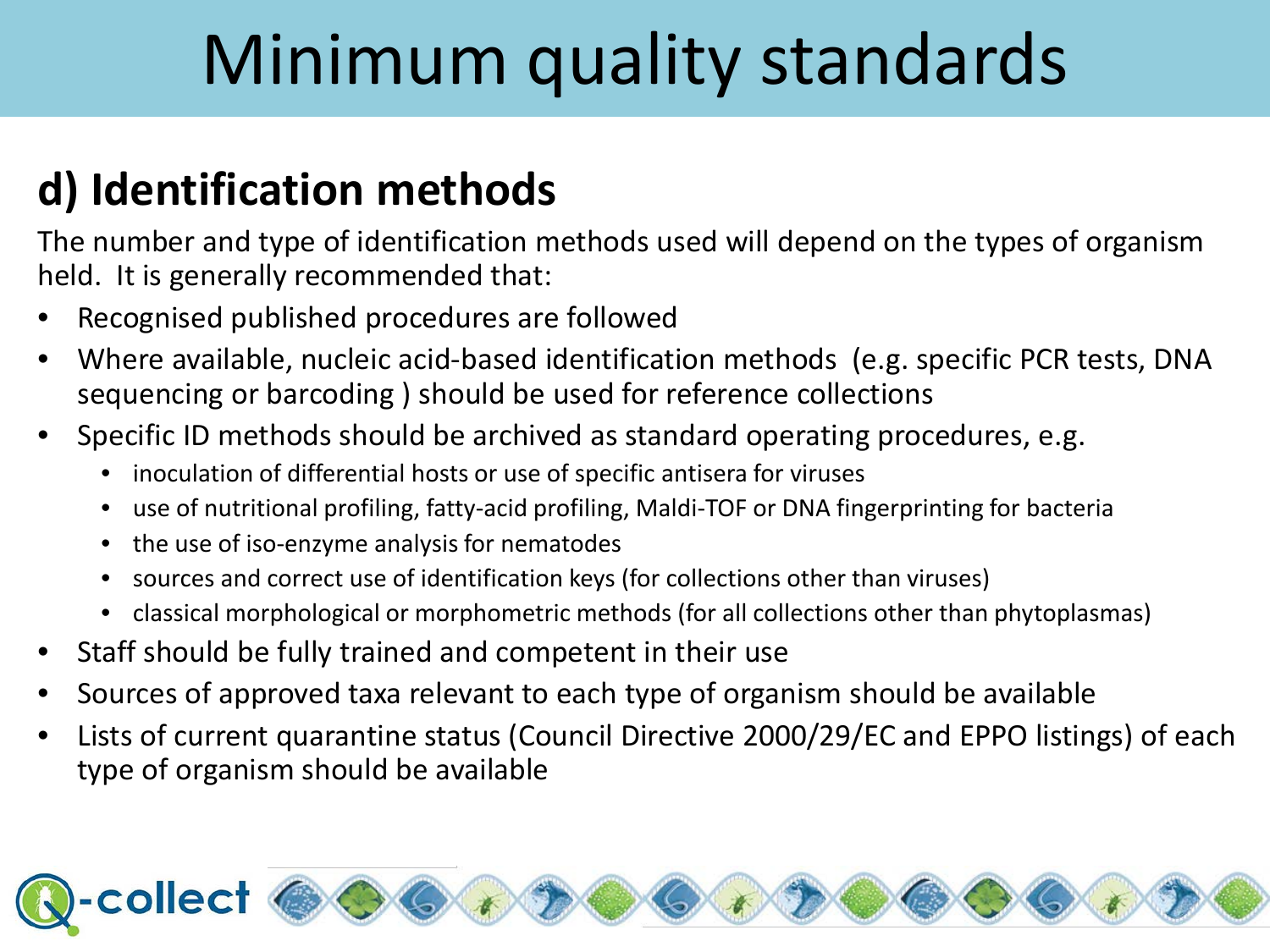### **e) Storage and conservation**

Methods for preservation and maintenance of accessions will vary with the type of organism collected.

Documented procedures should include:

- A maintenance plan for each type of material
- The type, location and specific conditions of all storage facilities
- Containment and biosecurity measures for live quarantine organisms
- Specific preservation methods
- Regularity of quality checks during storage
- Approaches to determine stability of accessions during storage or after loan periods
- Methods and timing of batch regeneration (for viable cultures)
- Requirements for duplication of collections for safe-keeping

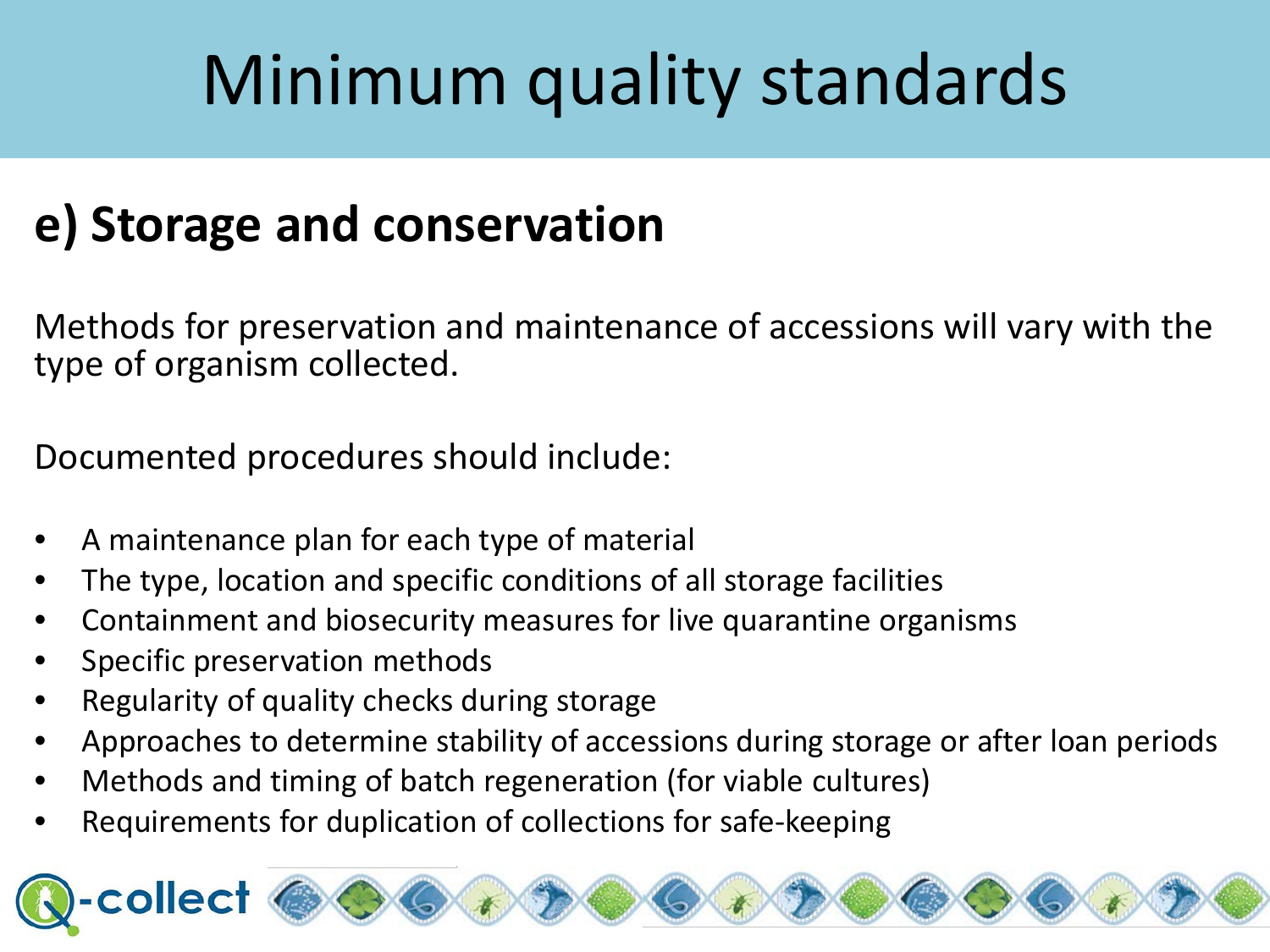#### **f) Production of reference materials**

Collections supplying specific reference materials should be able to ensure their authenticity and reproducibility.

Archived documents should include:

- **Standard methods used to produce the materials**
- Methods to assess and guarantee uniformity of reference material
- Documented evidence that a required trait is present in the material,
- The chain of accession of specific taxa, as proof of authenticity.
- End-user instructions to accompany reference material

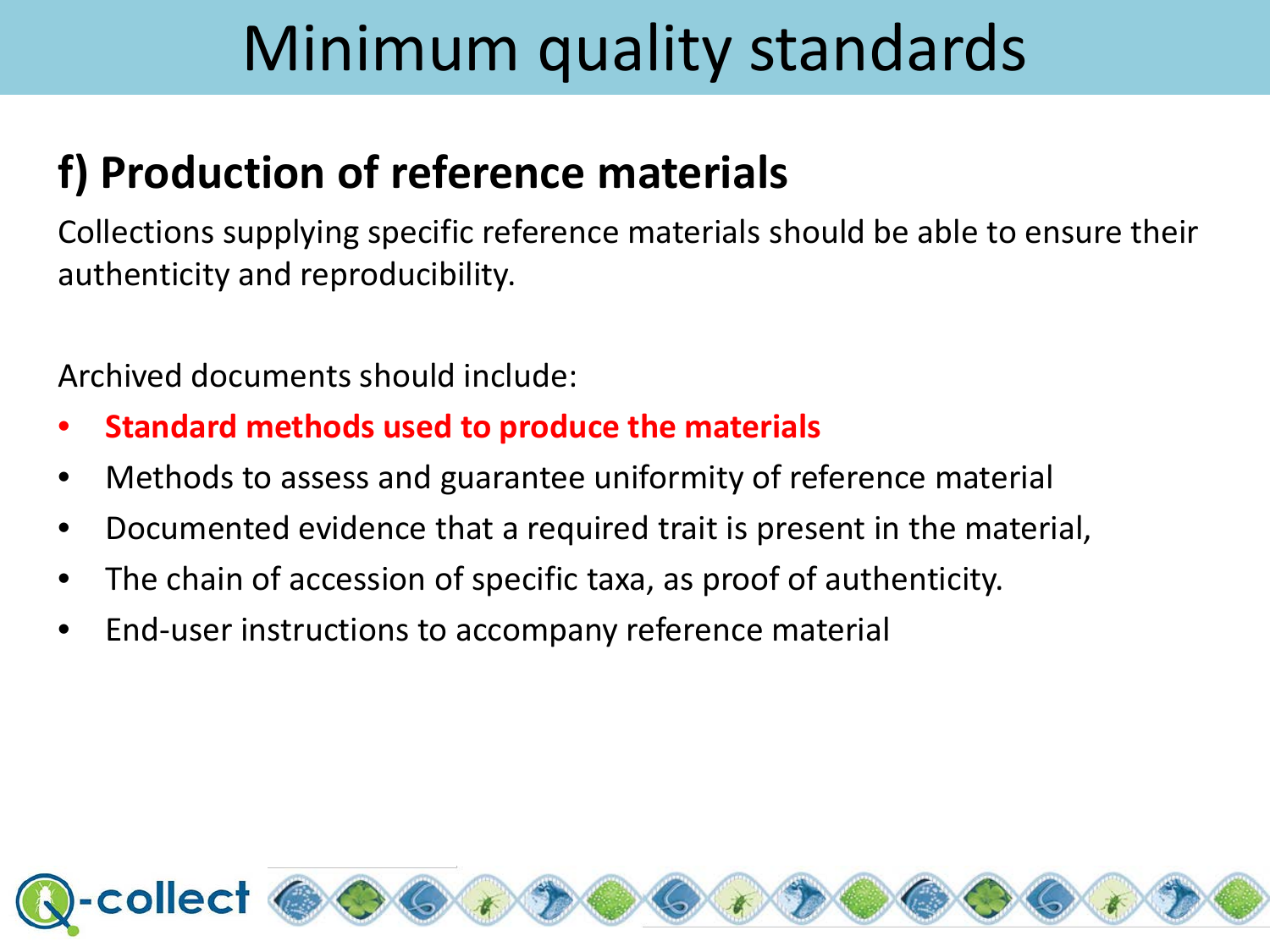#### **g) Access to reference materials**

Ideally, a collection database, showing the non-confidential fields, should be made publically accessible. Document archives should contain:

- New recipient form to authenticate customer registration details
- A template order form
- A material transfer agreement to inform the user of all rights and duties with respect to the material being supplied
- Procedures for ordering or loan of material, or other means of access
- Procedures for packing and shipment conforming to relevant national and international shipping and quarantine regulations.
- Customer communication procedures, including archiving and follow-up of feedback and complaints
- Procedures for dealing with non-conformance with the quality management system and other feedback from internal and external audits.

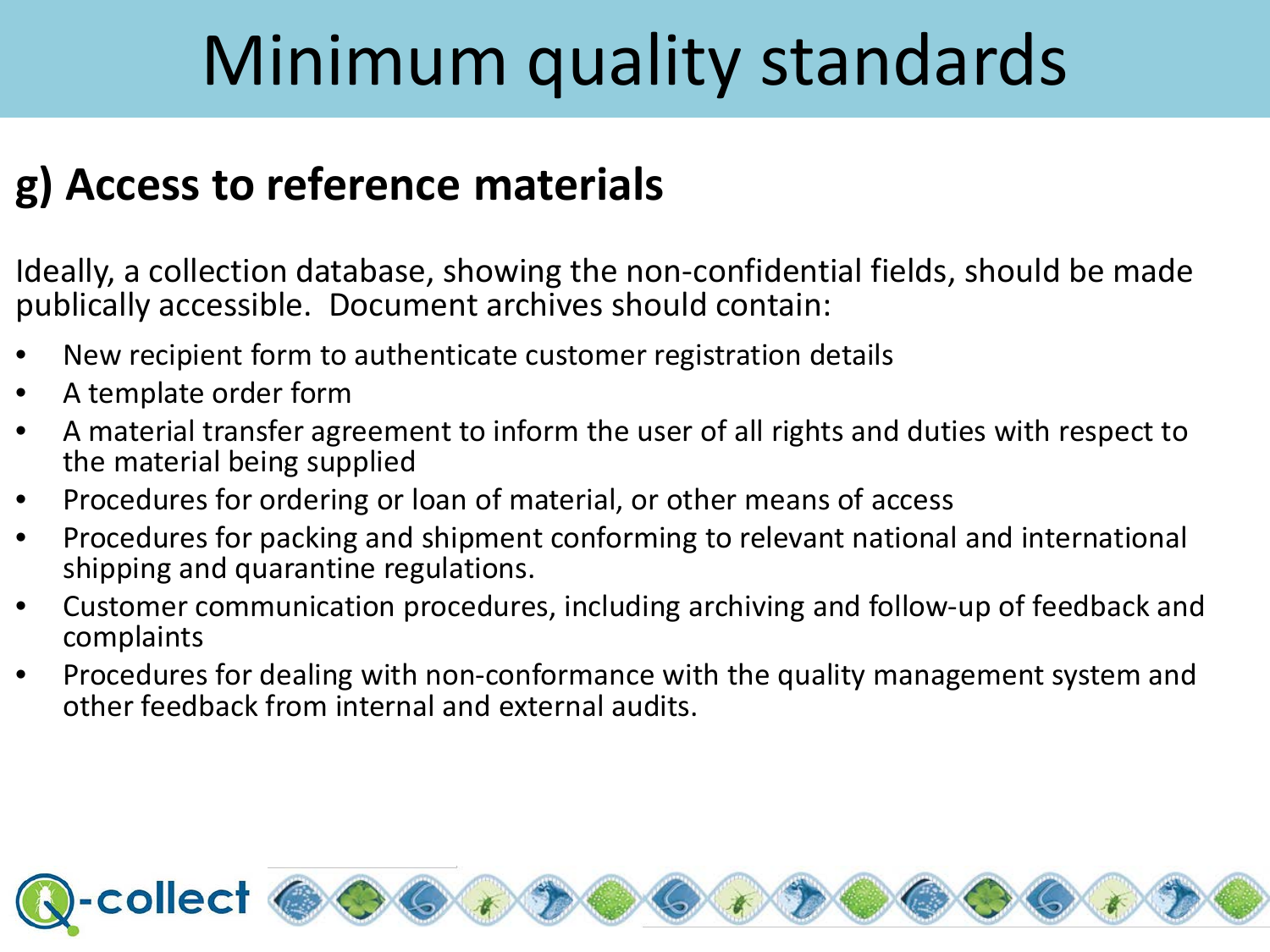# Post Q-collect: review by EPPO Panels

Initial objective was to turn the Q-collect recommendations into an EPPO Standard:

Some issues were raised:

collect

- Document on Quality Standards too focussed on large reference collections that are a commercial service.
- According to Q-collect recommendations, working collection should not circulate material

#### **major negative effects on plant pest diagnostic laboratories activities.**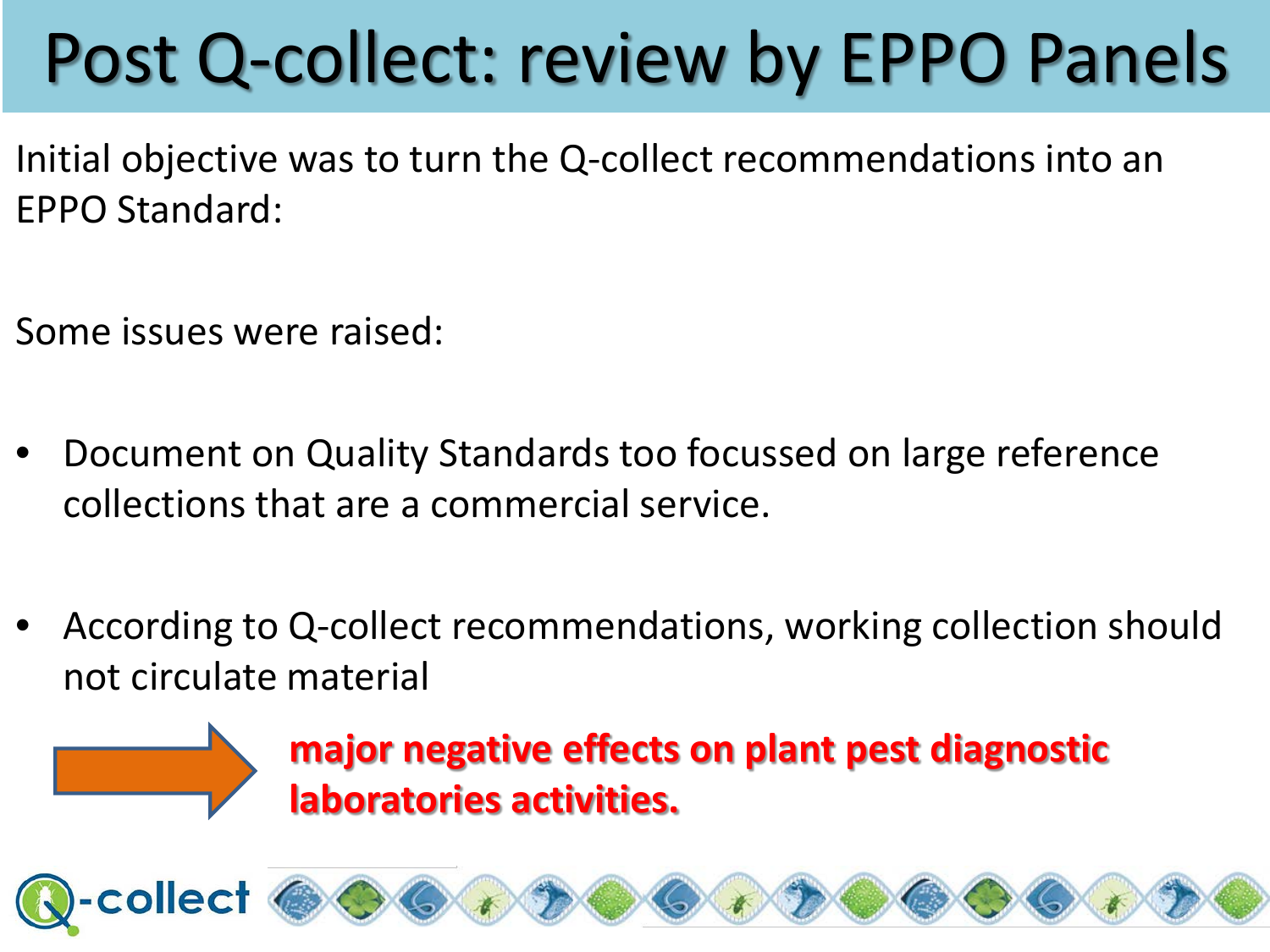### Post Q-collect: review by EPPO Panels

Material from working collections is used :

- To run TPS and proficiency tests (PT)
- For test development
- As positive controls
- For training
- For research
- To share material with other laboratories (on the basis of a letter of authority)

#### **Only a small part of the material used in the laboratory is from reference collections, and the working collections are essential to the work above.**

Q-collect recommendations can be a long term objectives.

#### **New Approach - focus on quality for the production of Reference Material**